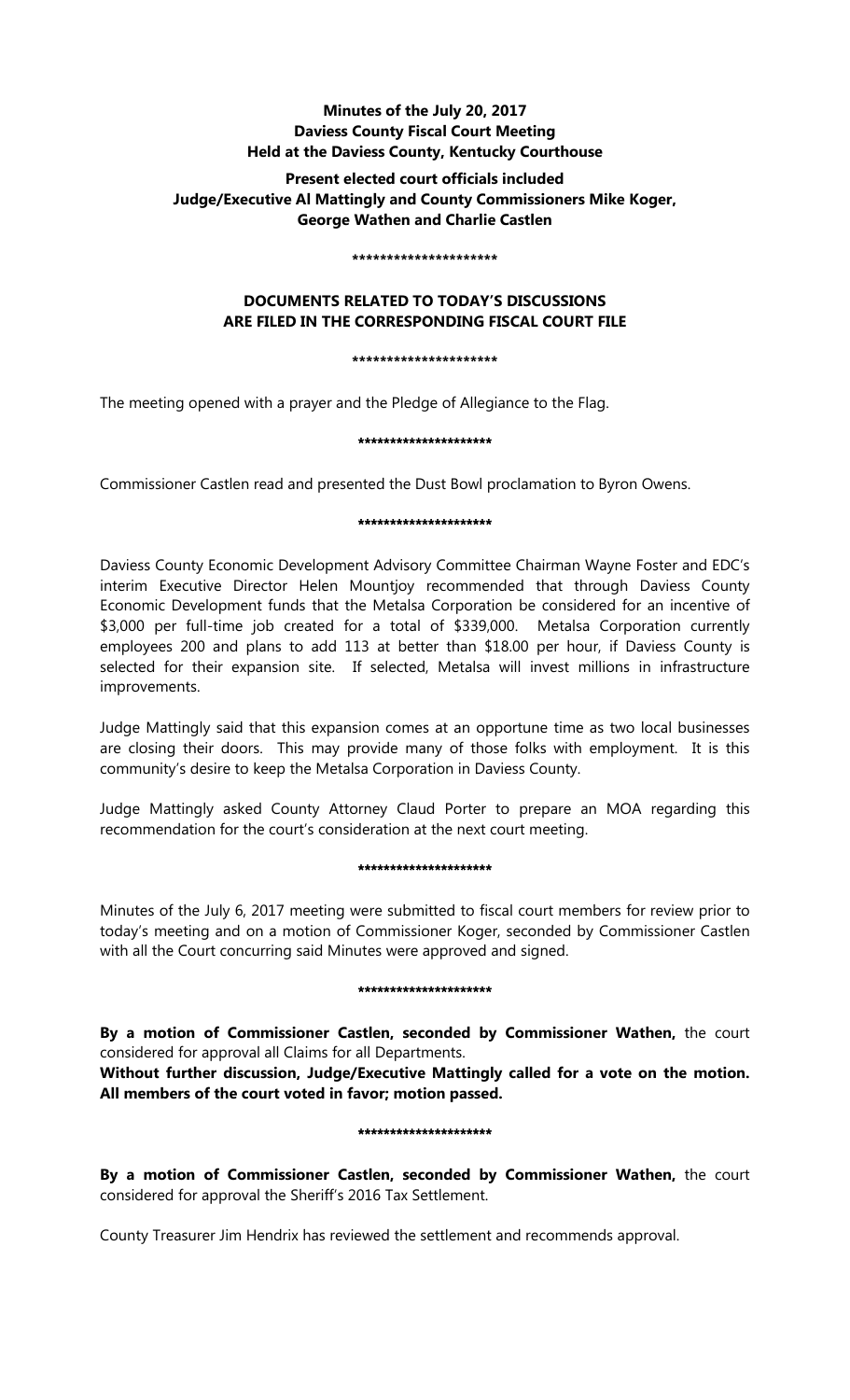**Without further discussion, Judge/Executive Mattingly called for a vote on the motion. All members of the court voted in favor; motion passed.** 

#### \*\*\*\*\*\*\*\*\*\*\*\*\*\*\*\*\*\*\*\*\*

**By a motion of Commissioner Wathen, seconded by Commissioner Castlen,** the court considered for approval **Resolution No. 12-2017** – Establishing a Subdivision Street Lighting District; Brownwood Oaks, Section II.

**Without further discussion, Judge/Executive Mattingly called for a vote on the motion. All members of the court voted in favor; motion passed.** 

#### \*\*\*\*\*\*\*\*\*\*\*\*\*\*\*\*\*\*\*\*\*

**By a motion of Commissioner Castlen, seconded by Commissioner Koger,** the court considered for approval **Resolution No. 13-2017** – Establishing a Subdivision Street Lighting District; Stone Crest.

**Without further discussion, Judge/Executive Mattingly called for a vote on the motion. All members of the court voted in favor; motion passed.** 

#### \*\*\*\*\*\*\*\*\*\*\*\*\*\*\*\*\*\*\*\*\*

**By a motion of Commissioner Koger, seconded by Commissioner Castlen,** the court considered for approval **Resolution No. 14-2017** and Agreement regarding Rural Secondary Program Funds.

**Without further discussion, Judge/Executive Mattingly called for a vote on the motion. All members of the court voted in favor; motion passed.** 

#### \*\*\*\*\*\*\*\*\*\*\*\*\*\*\*\*\*\*\*\*\*

**By a motion of Commissioner Koger, seconded by Commissioner Castlen,** the court considered for approval to Renew the KYTC Master Agreement with Eden Fence regarding Roby Road Guardrail.

Judge Mattingly noted that the current condition of this guardrail is in non-compliance with regulations, so this agreement is being presented to correct the issue.

**Without further discussion, Judge/Executive Mattingly called for a vote on the motion. All members of the court voted in favor; motion passed.** 

#### \*\*\*\*\*\*\*\*\*\*\*\*\*\*\*\*\*\*\*\*\*

**By a motion of Commissioner Wathen, seconded by Commissioner Castlen,** the court considered for approval the Administrative Code Amendments.

Human Resource/Legal Generalist Jenny Hardesty explained, "This amendment changes three sections. It details the court's current electronic purchasing system, includes federal mandates relating to families of military service men and women and tightens up the uniform policy language."

**Without further discussion, Judge/Executive Mattingly called for a vote on the motion. All members of the court voted in favor; motion passed.** 

#### \*\*\*\*\*\*\*\*\*\*\*\*\*\*\*\*\*\*\*

**By a motion of Commissioner Wathen, seconded by Commissioner Koger,** the court considered for approval the Wage Schedule Amendments for FYE June 30, 2018.

Ms. Hardesty stated, "Changes include renaming a few positions within the entry level bracket and included as "permanent employees".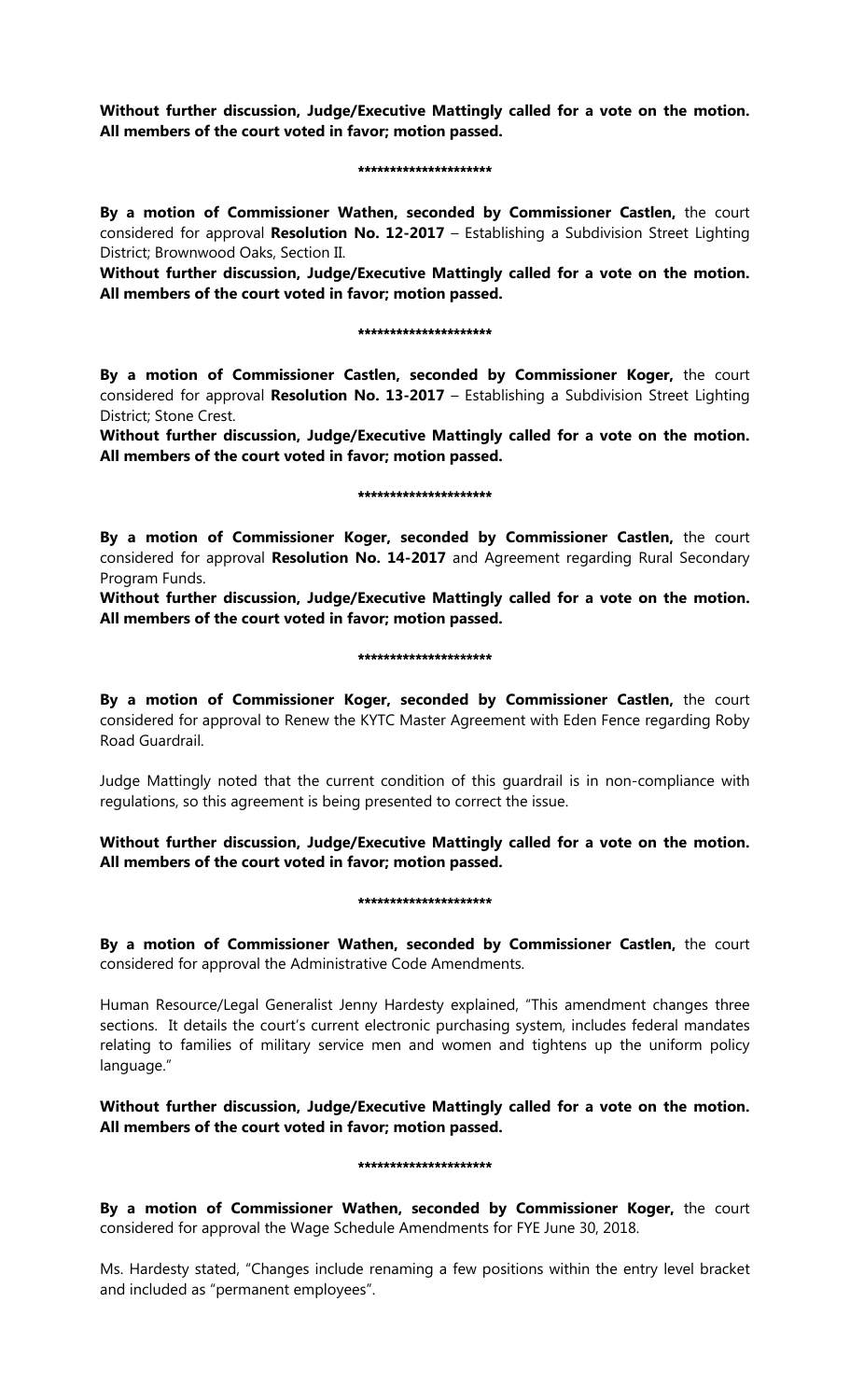**Without further discussion, Judge/Executive Mattingly called for a vote on the motion. All members of the court voted in favor; motion passed.** 

#### \*\*\*\*\*\*\*\*\*\*\*\*\*\*\*\*\*\*\*\*\*

**By a motion of Commissioner Wathen, seconded by Commissioner Castlen,** the court considered for approval to Advertise the following Bids:

• **27-2017** – Panther Creek Lighting Project; Field No. 3

- **28-2017** Mortuary Trailer
- **29-2017** Manure Spreader
- **30-2017** 15' Grain Drill (no-till)

**Without further discussion, Judge/Executive Mattingly called for a vote on the motion. All members of the court voted in favor; motion passed.** 

### \*\*\*\*\*\*\*\*\*\*\*\*\*\*\*\*\*\*\*\*\*\*\*\*\*\*\*\*\*\*\*\*\*\*

**By a motion of Commissioner Koger, seconded by Commissioner Castlen,** the court considered for approval to Award the following Bids:

- **20-2017** Wood Grinding and Disposal Services to PGC Mulch, LLC.
- **22-2017** Hydraulic Folding Rotary Cutter to H&R Agri-Power.
- **23-2017** FWD Tractor to H&R Agri-Power.
- **24-2017** Surplus Sale 2001 Mobile Home to Sarah and Michael Wahl.
- **25-2017** Surplus Sale Pole Barn to Sarah and Michael Wahl.

**Without further discussion, Judge/Executive Mattingly called for a vote on the motion. All members of the court voted in favor; motion passed.** 

### \*\*\*\*\*\*\*\*\*\*\*\*\*\*\*\*\*\*\*\*\*

**By a motion of Commissioner Koger, seconded by Commissioner Castlen,** the court considered for approval to Purchase Emergency Radio Receivers to replace lightening damaged receivers in the Saint Joe area of the county.

Purchasing Agent Jordan Johnson noted that the cost to the county will not exceed the \$4,000 insurance deductible.

# **Without further discussion, Judge/Executive Mattingly called for a vote on the motion. All members of the court voted in favor; motion passed.**

## \*\*\*\*\*\*\*\*\*\*\*\*\*\*\*\*\*\*\*\*\*

**By a motion of Commissioner Wathen, seconded by Commissioner Castlen,** the court considered for approval to Hire Alvin L. Buck, Jr. as a Truck Driver at the Transfer Station, effective 7/19/17.

**Without further discussion, Judge/Executive Mattingly called for a vote on the motion. All members of the court voted in favor; motion passed.** 

## \*\*\*\*\*\*\*\*\*\*\*\*\*\*\*\*\*\*\*\*\*

**By a motion of Commissioner Wathen, seconded by Commissioner Castlen,** the court considered for approval to Transfer Sam Hodskins from a Mechanic to a Solid Waste Heavy Equipment Operator effective 7/31/17.

**Without further discussion, Judge/Executive Mattingly called for a vote on the motion. All members of the court voted in favor; motion passed.** 

## \*\*\*\*\*\*\*\*\*\*\*\*\*\*\*\*\*\*\*\*\*

First Reading of KOC 220.26 (2017); 7-2017- Amending An Ordinance of the Fiscal Court of the County of Daviess, Kentucky, ("County"), Authorizing and Establishing a Development Area